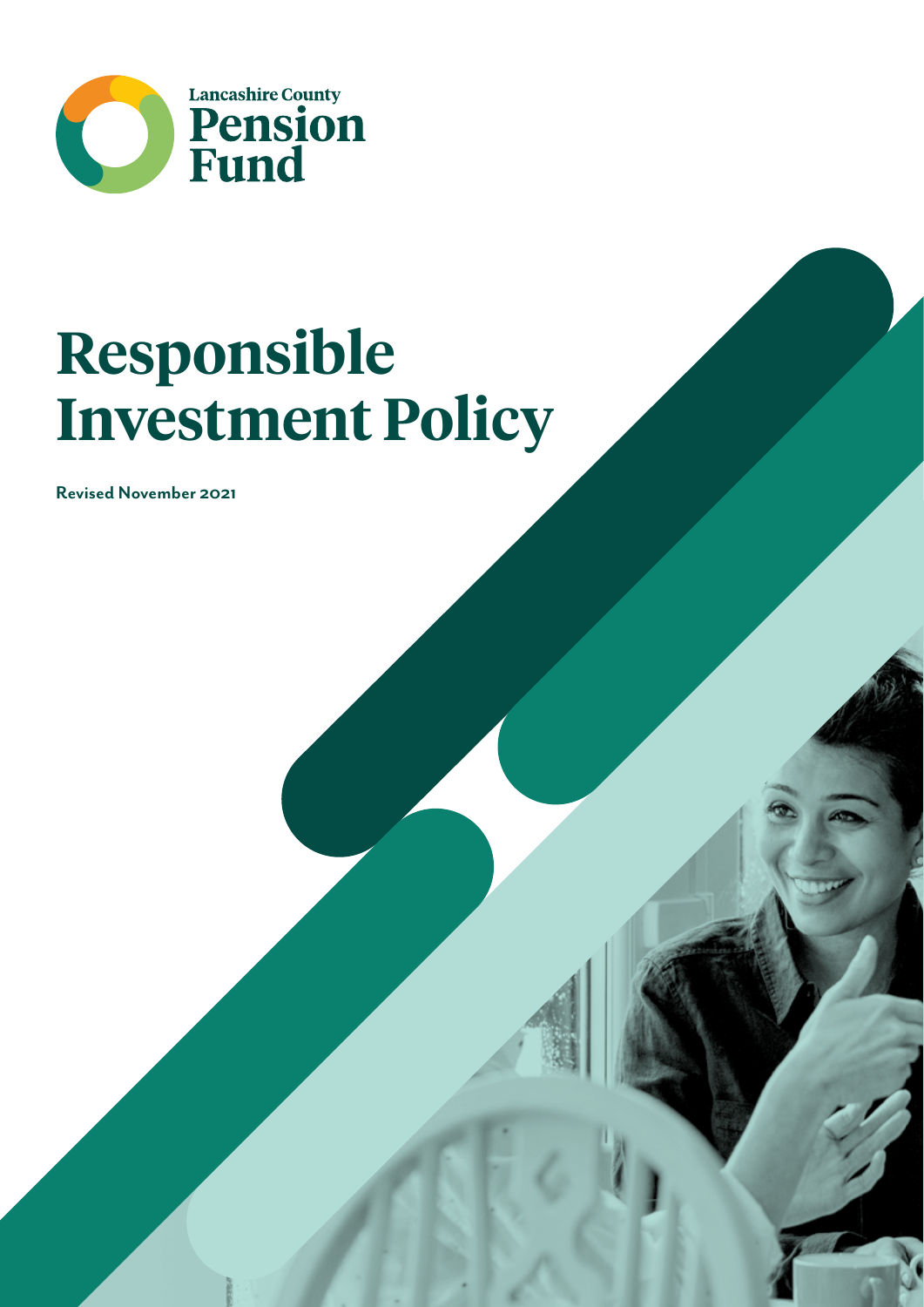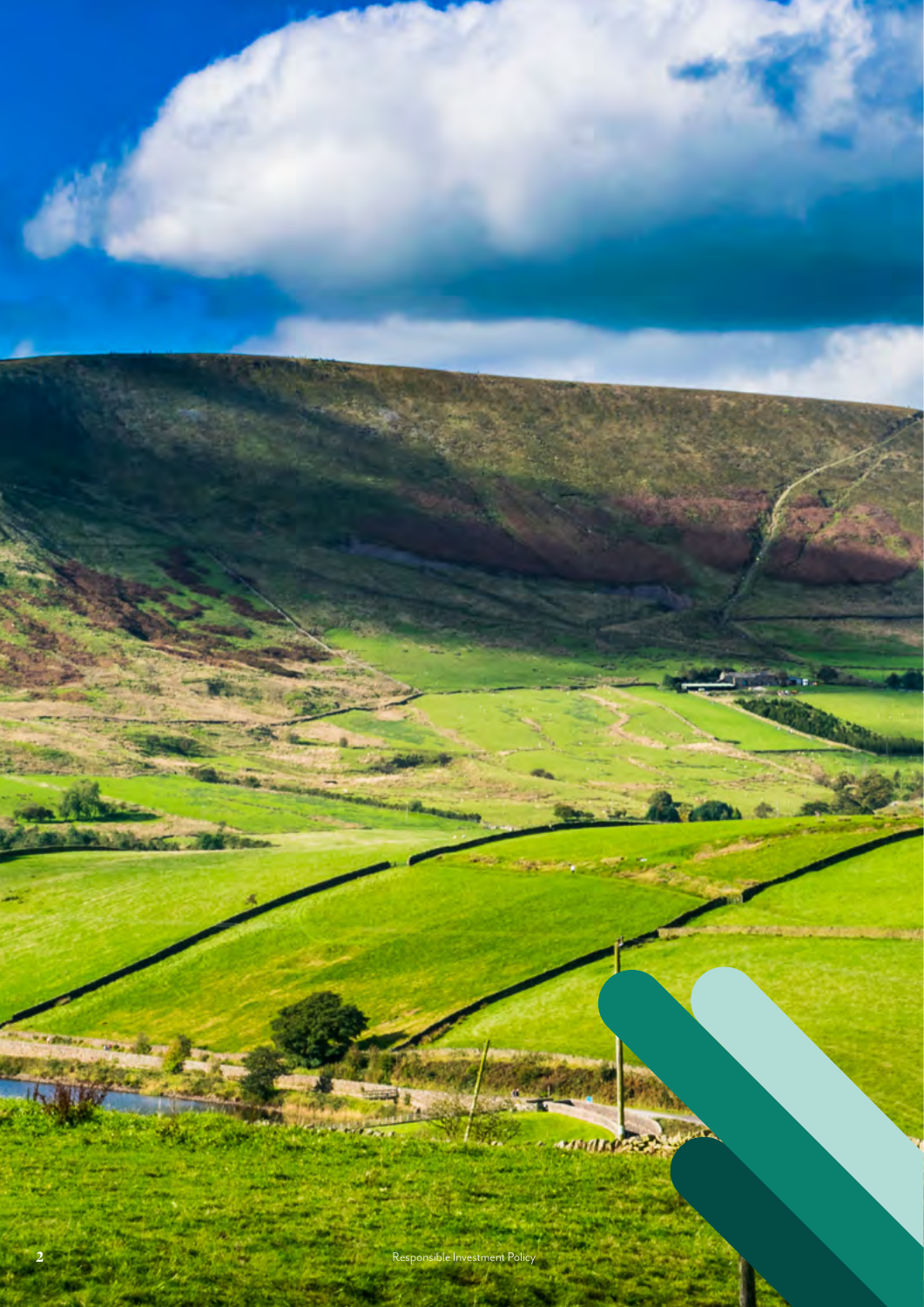



## **Responsible Investment Policy**

#### **1. Introduction**

This policy defines the commitment of Lancashire County Pension Fund (the Fund) to responsible investment (RI). Its purpose is to detail the approach that the Fund aims to follow in integrating environmental, social and governance (ESG) issues into its investments. This is consistent with the Local Government Pension Scheme Management and Investment of Funds Regulations (2016), Ministry of Housing Communities & Local Government (MHCLG)<sup>1</sup> – Local Government Pension Scheme: Guidance on Preparing and Maintaining an Investment Strategy Statement (2017) and the Fund's fiduciary duty to act in the best long-term interest of our members.

The Policy reflects the Fund's Investment Strategy Statement and our approach to complying with the UK Stewardship Code.

#### **2. Definitions**

#### **Responsible Investment**

The integration of environmental, social and corporate governance (ESG) considerations into investment management processes and active ownership practices in the belief that these factors can have an impact on financial performance.

(Based on UN Principles on Responsible Investment)

#### **Fiduciary Duty**

A core responsibility, of such as trustees or equivalent persons, to act in the best interests of the pension scheme beneficiaries in order to assure that such scheme / fund members in retirement, or dependants in the case of member death, can enjoy the expected income benefits. It includes the requirement that all participants should act in good faith, in the best long-term interests of the client and their beneficiaries, with loyalty and prudence, and in line with generally prevailing standards of decent behaviour.

The term "fiduciary duty" is used in different ways by different people. The above definition is intended to reflect the ethos of the Fund and is based on definitions in the UKSIF's trustee best practice guide 2017 (UK Sustainable Investment and Finance Association www.uksif.org) and a Law Commission Report 2014.

#### **ESG**

Environmental, social and governance factors which may impact on company performance and therefore investment returns. Examples include resource management and pollution prevention, climate change impacts, labour management, product integrity, executive compensation, board independence and audit function.

Specific examples of each are in section 5.

#### **Governance**

Corporate Governance is the authoritative rules and controls in place within an organisation required to promote openness, inclusivity, integrity and accountability. (per Glossary in LCPF Annual Report)

#### **Active Ownership**

To participate, where appropriate, in the governance decisionmaking of companies in which it invests by way of voting and by engagement with company representatives, either directly or via its fund managers. It also recognizes the relevance of engaging with regulatory bodies and other market players to support policies that promote long-term sustainable growth.

#### **Stewardship**

The responsible allocation, management and oversight of capital to create long-term value for clients and beneficiaries leading to sustainable benefits for the economy, the environment and society.

(UK Stewardship Code 2020 of the Financial Reporting Council)

<sup>&</sup>lt;sup>1</sup> From September 2021 renamed Department for Levelling Up, Housing & Communities (DLUHC)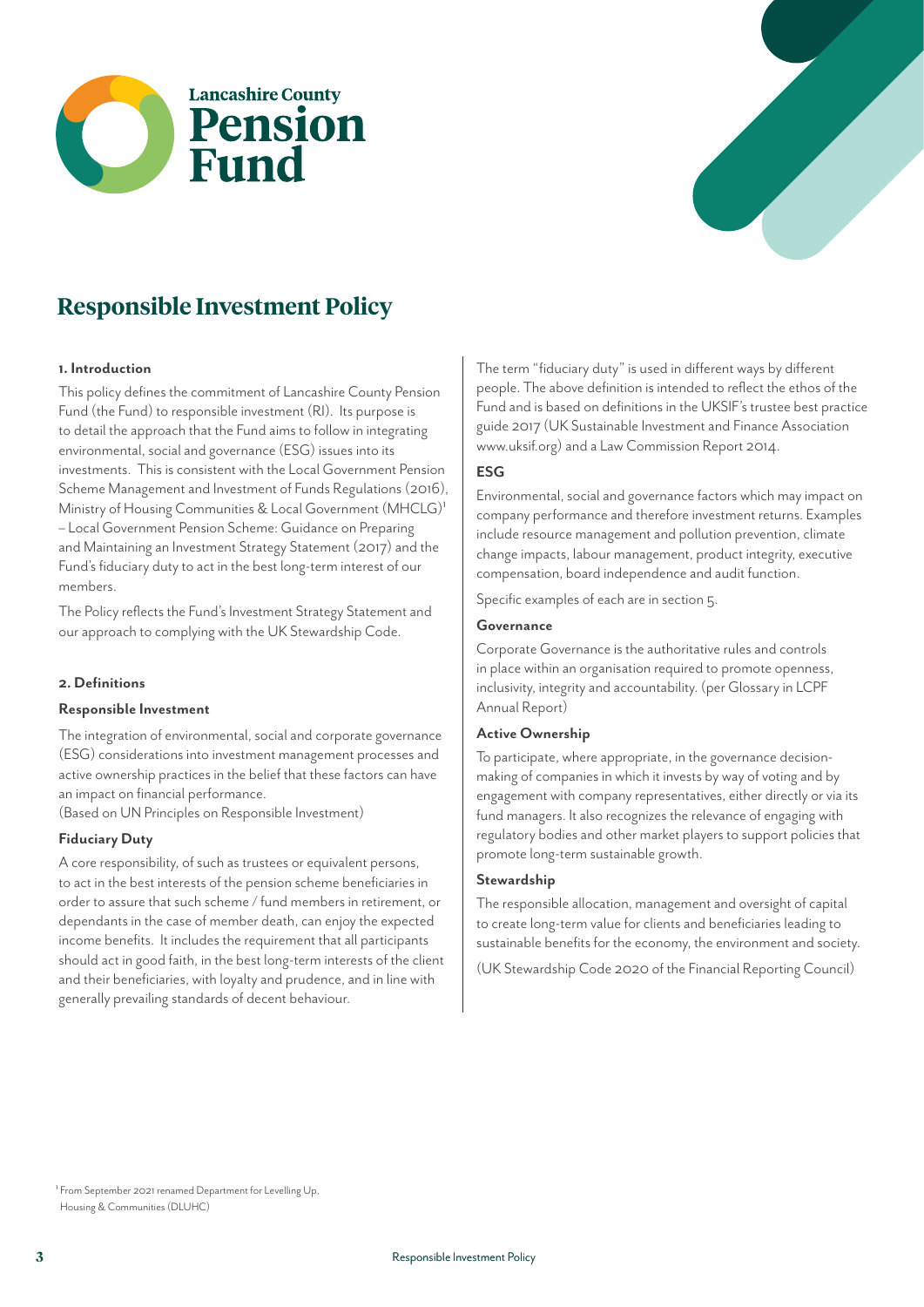

#### **3. Responsible Investment Context**

LCPF is a Local Government Pension Scheme (LGPS). It is a defined benefit (DB) pension scheme. To remain affordable, sustainable levels of investment income, and growth in asset values, are essential to sufficiently supplement contributions to the pension fund from employers and active members (contributing employees). Thus, the primary focus of investment is achieving strong risk-adjusted returns.

There is an underlying fiduciary duty to protect the financial interests of scheme beneficiaries which is exercised through the approach to investment and the evaluation of risks and opportunities as part of investment stewardship. (per Glossary item for Responsible Investment in LCPF Annual Report)

Where possible and compatible with this, the Fund also wishes to support positive social outcomes both locally and globally. For example, LCPF has non-pooled investment allocation in property/ real estate focused on Lancashire.

The implementation of LCPF's RI policy is through the activities of Local Pensions Partnership Investments (LPPI), a Financial Conduct Authority (FCA) regulated Investment Manager responsible for 100% of the Fund's assets, comprising mostly pooled investment vehicles, with a smaller non-pooled allocation.

All investment asset allocations, pooled or non-pooled, are subject to Investment Panel advice, with regard to the LCPF Investment Strategy Statement approved by the Pension Fund Committee, and to operational investment selection and management by LPPI as part of agreements of the Local Pensions Partnership joint venture (LPP).

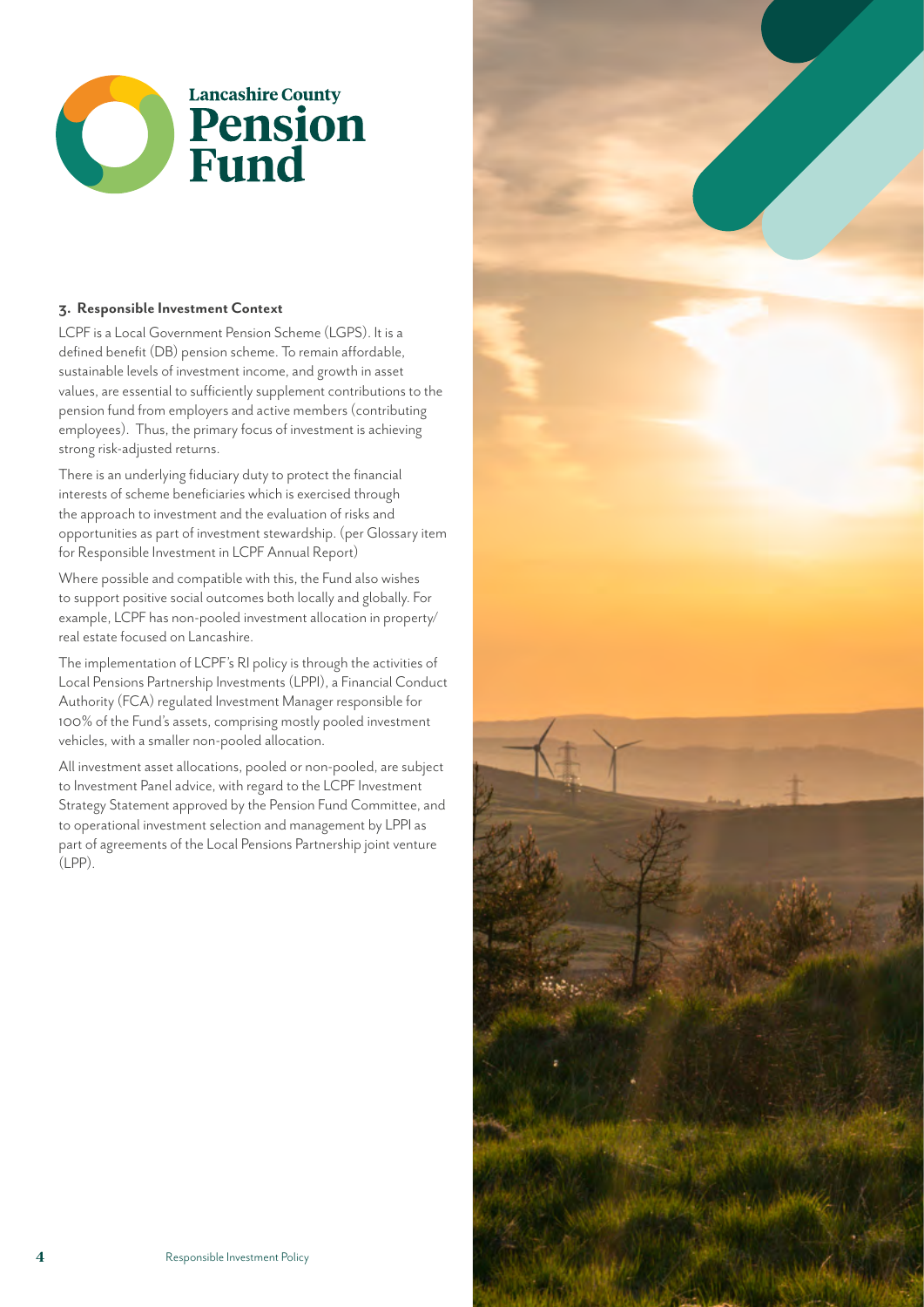



#### **4. Responsible Investment Values and Principles**

The Funds' values and principles reflect the need to deliver sustainable investment returns in order to pay pension benefits. They recognise the importance of assessing sources of risk and opportunity over an extended time horizon and emphasise the importance of diligent stewardship as part of engaged asset ownership.

#### **Responsible Investment Values:**

| <b>Consultative</b>              | The Funds' RI priorities are a reflection of the<br>views of its members (through consultation with<br>the Lancashire Local Pension Board), and of<br>evolving best practice within the pension arena.                                                                                                                                                                                                                        |
|----------------------------------|-------------------------------------------------------------------------------------------------------------------------------------------------------------------------------------------------------------------------------------------------------------------------------------------------------------------------------------------------------------------------------------------------------------------------------|
| <b>Being</b><br><b>Proactive</b> | A proactive approach to evaluating ESG risks<br>and opportunities is more likely to result in long<br>term benefits for the Fund and is aligned with<br>fulfilling our fiduciary duty.                                                                                                                                                                                                                                        |
| <b>Engagement</b>                | The Fund considers engagement to be a route<br>for exerting a positive influence over investee<br>companies and encouraging responsible<br>corporate behaviour. We are supportive<br>of targeted dialogue with appropriate<br>representatives of investee companies in<br>which the Fund invests, in situations where<br>positive changes can be brought about to align<br>governance standards with our investment<br>needs. |
| <b>Collaborative</b>             | The Fund recognises that working<br>collaboratively can achieve greater influence<br>than acting unilaterally. The Fund seeks to<br>align itself with likeminded investors through<br>collective organisations such as the Local<br>Authority Pension Fund Forum (LAPFF) of<br>which the Fund is a member.                                                                                                                    |
| <b>Flexible</b>                  | The Fund considers that its RI policy and<br>approach should be reviewed regularly in order<br>to continue recognising and reflecting best<br>practice and addressing emerging priorities.                                                                                                                                                                                                                                    |

#### **Responsible Investment Principles**

The Funds' RI principles translate our values and commitments into RI practices which can help to deliver a sustainable and sufficient return on all LCPF investments. LCPF's RI principles inform the stewardship arrangements agreed with LPPI, as our provider of investment management services. LPPI is wholly owned by Local Pensions Partnership Limited (LPPL), a joint venture between Lancashire County Council (LCC) and London Pensions Fund Authority (LPFA).

#### A summary of the key Responsible Investment principles:

- Effective management of financially material ESG risks will support the Fund's requirement to protect returns over the long term.
- Apply a robust approach to effective stewardship.
- Seek sustainable returns from well governed and sustainable assets.
- RI is core in our skills, knowledge and advice.
- Seek to innovate, demonstrate and promote RI leadership and ESG best practice.
- Achieve improvements in ESG through effective partnerships that have robust oversight.
- Share ideas and best practice to achieve wider and more valuable RI and ESG outcomes.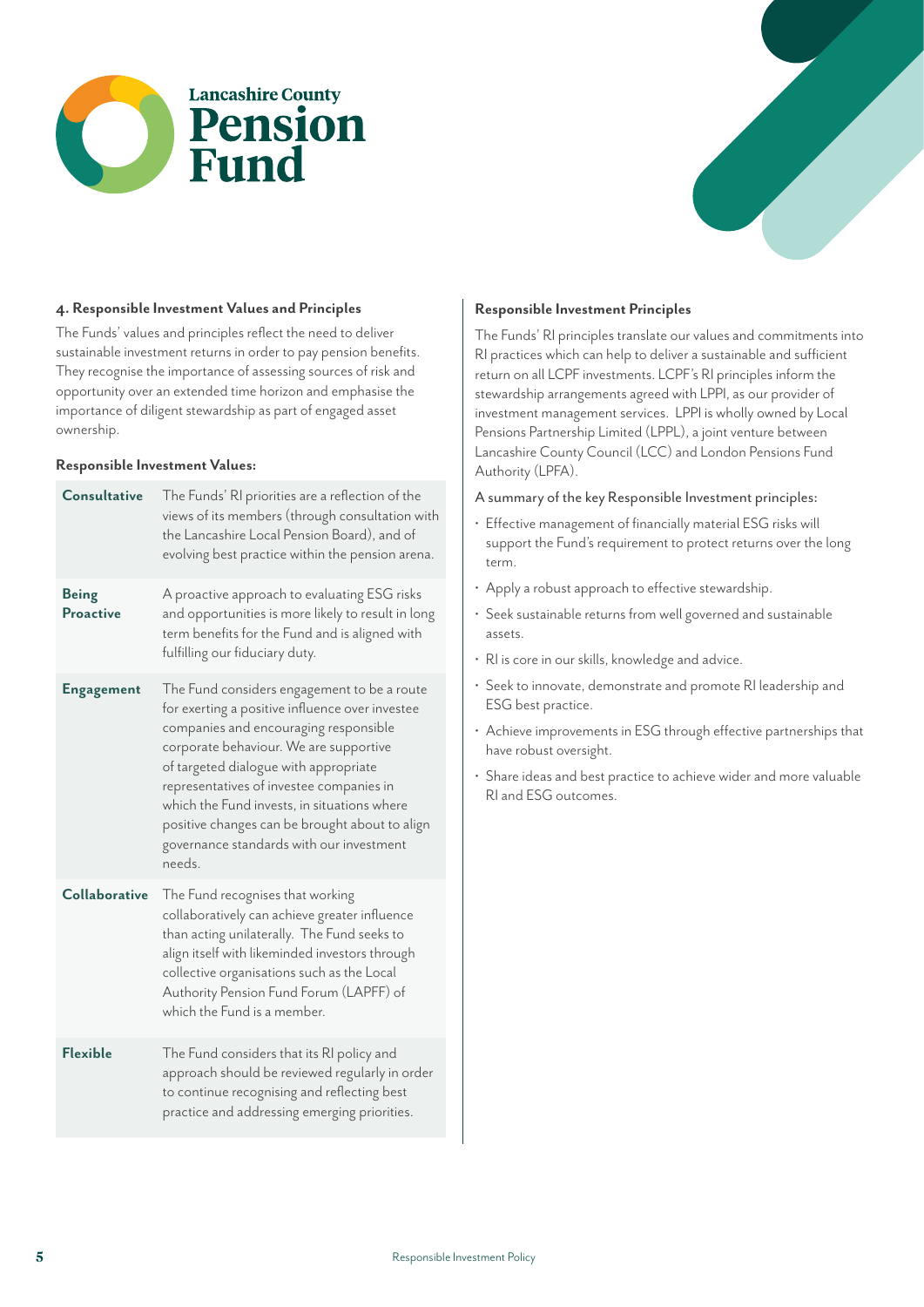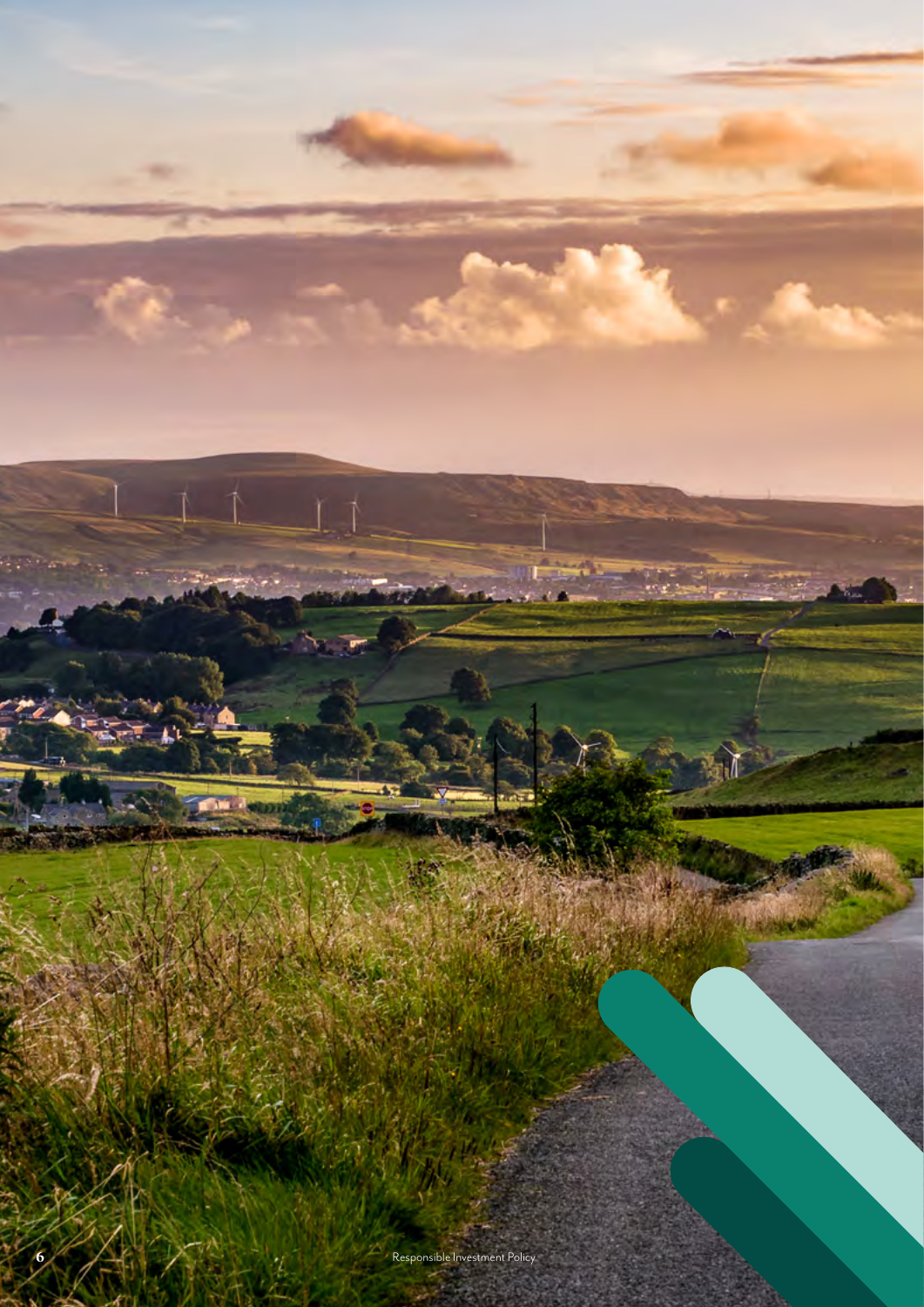

#### **5. Environmental, Social and Governance (ESG) Factors**

ESG issues are important to LCPF for a number of reasons. ESG factors can be financially material and, as such, should be part of the assessment and monitoring of investments in all asset classes, with an overarching goal of achieving resilience to ESG risks at the Portfolio level. Achieving sustainable, long-term financial returns underpins the ability to pay pensions. A focus on ESG issues helps reduce risks to LCPF and its beneficiaries.

Examples of ESG factors:

| <b>Environmental</b>  | <b>Social</b>             | Governance                    |
|-----------------------|---------------------------|-------------------------------|
| Animal Welfare        | Affordable Housing        | Board diversity/<br>structure |
| Climate Change        | Alcohol                   | Bribery and<br>corruption     |
| Deforestation         | Betting/gaming            | Executive pay                 |
| Plastics              | Child Labour              | Lobbying and<br>donations     |
| Pollution             | Controversial<br>Weapons  | Tax strategy                  |
| Resource<br>Depletion | <b>Employee Relations</b> | Treatment of<br>employees     |
| Waste                 | Human Rights              |                               |
|                       | <b>Modern Slavery</b>     |                               |
|                       | Tobacco                   |                               |
|                       | <b>Working Conditions</b> |                               |

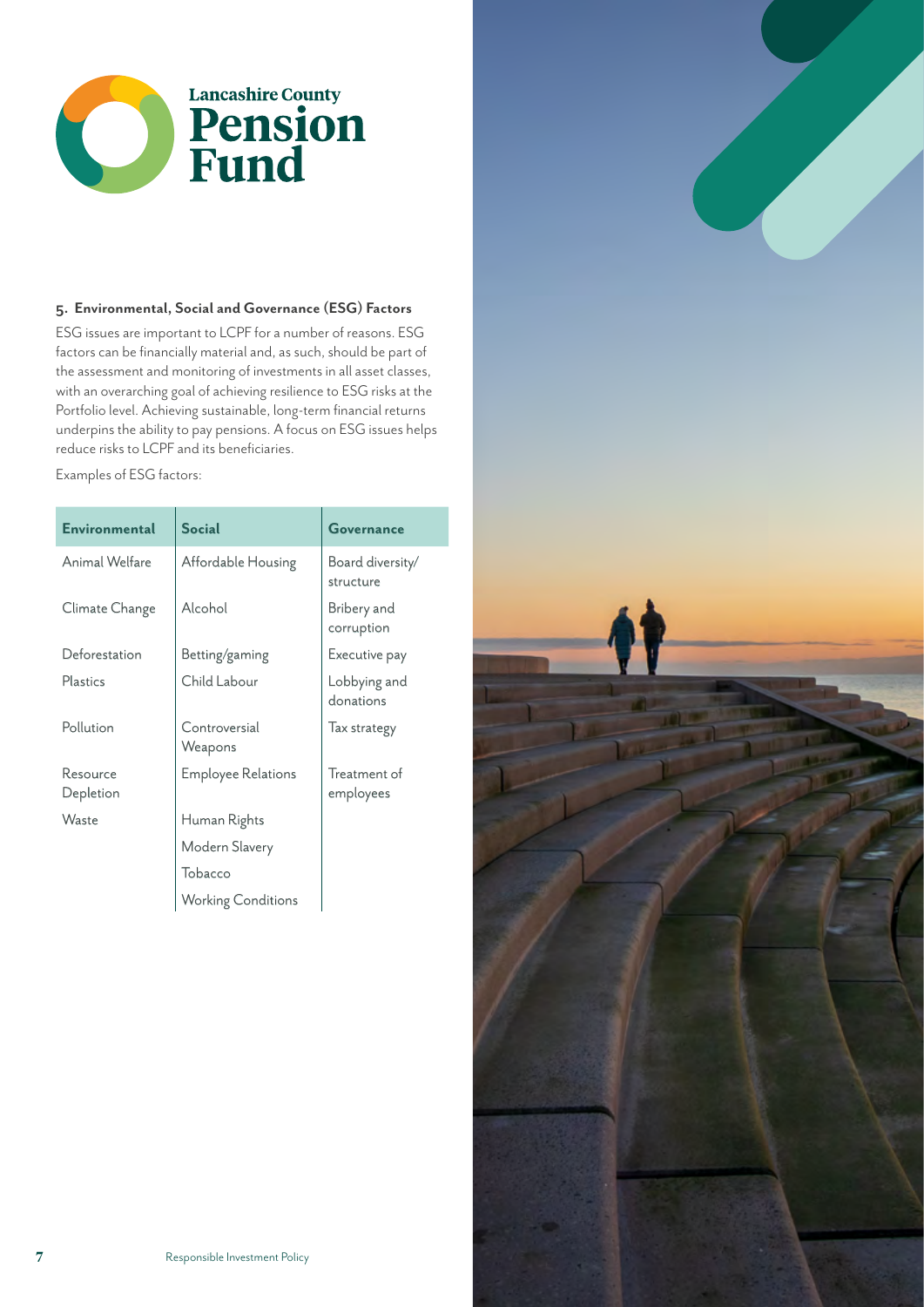



#### **6. Priorities**

Identifying core priorities for RI is an important part of focussing the attention of LPPI on the issues of greatest importance to us. It also helps us to monitor the stewardship activities they undertake on our behalf. The issues we have identified as being of primary concern to us as asset owners are listed below.

#### ENVIRONMENT

#### **a) Climate change**

LCPF recognises the imperative to address and manage climate change as a systemic and long-term investment concern for the Fund, as it poses material risks across all asset classes (with the potential for loss of shareholder value, including via stranded assets), as well as opportunities.

The Fund will endeavour to carry out the following:

- Engage with pension funds and other stakeholders to develop and share best practice.
- Where existing investments in fossil fuel companies are in place and identified, we expect those companies to be able to demonstrate planning for the global transition to a low-carbon economy and for the future emissions reduction targets under the Paris Agreement 2015 or other appropriate initiatives. Where they are not, and opportunities for engagement and reform of the company or project are not possible or do not exist, the Fund will make all reasonable efforts to divest provided that this will result in no material financial detriment to the Fund (either through increased costs or increased investment risk)
- Where our fiduciary duty allows, the Fund will not consider new investments in fossil fuel companies directly engaged in the extraction of coal, oil and natural gas as sources of energy which are ignoring the risks of climate change.
- The Fund is committed to seeking sustainable investments which include projects that support the global transition to lower carbon products, services and infrastructure including renewable energy generation.

LCPF expects LPPI to take steps to ensure that the level of exposure to climate change investment risks are evaluated and monitored, and also to remain current with the revised reporting standards and targets such as those set out in the **Paris Agreement 2015** as may be amended from time to time by subsequent international agreements. This will involve the use of appropriate investigative and analytical tools such as the Transition Pathway Initiative to increase

information and provide appropriate input around investment decision making and will be reflected in regular reporting and assurance provided to LCPF. LCPF also expects LPPI to research suitable investment opportunities being developed to address these standards and assess their suitability for the Fund.

#### **b) Depletion of Natural Resources**

The depletion and degradation of natural resources, such as plants, water, air and soil, poses risk to businesses, economies and society. As part of supporting good environmental stewardship by investee companies the Fund places an emphasis on engaging to encourage sustainable business practices which support biodiversity and avoid the over-exploitation of natural resources and contribute to a more circular economy (through efforts to reduce waste creation and keep materials capable of re-use within economic circulation through recycling).

#### **SOCIAL**

#### **a) Human Rights**

Societal expectations of companies increasingly include a positive record of recognising and protecting human rights in line with international, legal and regulatory obligations across all territories. As investors we recognise a responsibility to support this principle and to urge improvement in company practices through voting and engagement where this is warranted. We recognise an obligation as an investor to encourage practices which recognise human rights and protect against exploitation. This extends to expecting compliance with normative standards and relevant legislation.

#### **b) Modern Slavery**

Modern slavery is the severe exploitation of people for personal or commercial gain, including forced labour and child labour, and is a grave violation of human rights. Modern Slavery breaches fundamental international law, as well as in most national jurisdictions and poses a material business risk to companies and ultimately investors. As investors it is our responsibility to consider that we have an obligation to contribute to improving company practices. LCPF should seek to investigate the practice of the companies it invests in, or is looking to invest in, and hold these to appropriate standards, including (in the UK) the Modern Slavery Act 2015 (which introduces a number of measures to combat slavery and human trafficking and requires certain commercial organisations to publish an annual statement setting out the steps they take to prevent modern slavery in their supply chain).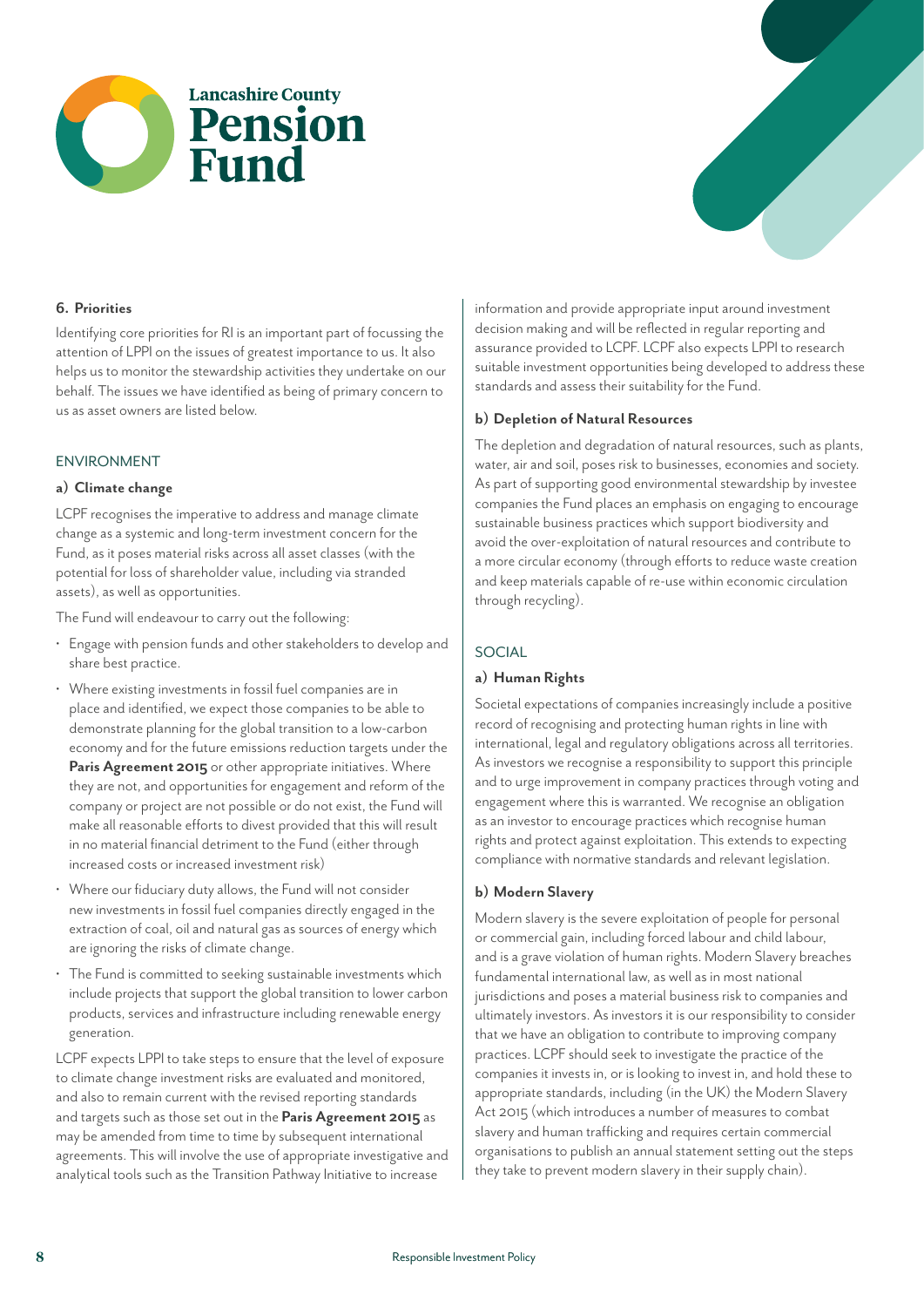



#### **c) Local Investment**

The Fund already encourages investment in property/real estate in Lancashire where suitable projects meet the Fund's investment criteria. Through owning real estate (in the capacity of landlord) the Fund's investments will help to provide employment, premises and wider accommodation (including affordable housing) which directly supports the people and the economy of Lancashire.

#### **GOVERNANCE**

#### **a) Corporate Governance**

The Fund, through its asset managers, supports the case for well managed companies which promote fair and just employment practices, the importance of a diverse and inclusive workforce and reasonable and equitable pay differentials for employees (including appropriate Living Wage). This is done through actively seeking to invest in companies who demonstrate such practices and engaging effectively to encourage these standards within existing investee companies.

LCPF supports the signing by LPPI of the Asset Owner Diversity Charter in August 2021, which aims to improve diversity across the fund management industry.

Our expectations of good corporate governance include transparency on lobbying activities undertaken by investee companies as assurance of consistency between publicly-stated positions (communicated through announcements and corporate documents) and influence employed via other routes including trade bodies, and lobbying.

#### **b) Tax Strategy**

Fair tax treatment is important to us as a responsible investor. Tax provides a direct source of government funding for programmes of social benefit and is a democratic function. Tax evasion is an illegal activity where an entity deliberately avoids paying a true tax liability. Aggressive tax avoidance presents reputational and regulatory risks for companies and is misaligned with responsible corporate behaviour.

As an institutional investor we seek to:

- invest in organisations that to pay the right amount of corporation tax at the right time and in the right place, according to the local jurisdiction;
- invest in organisations that provide the degree of transparency in tax reporting that investors need to make sound judgements on the tax position of investee companies; and
- identify and engage on aggressive tax practices which prioritise the minimisation of tax liabilities without due regard for reputational risk and responsible conduct.